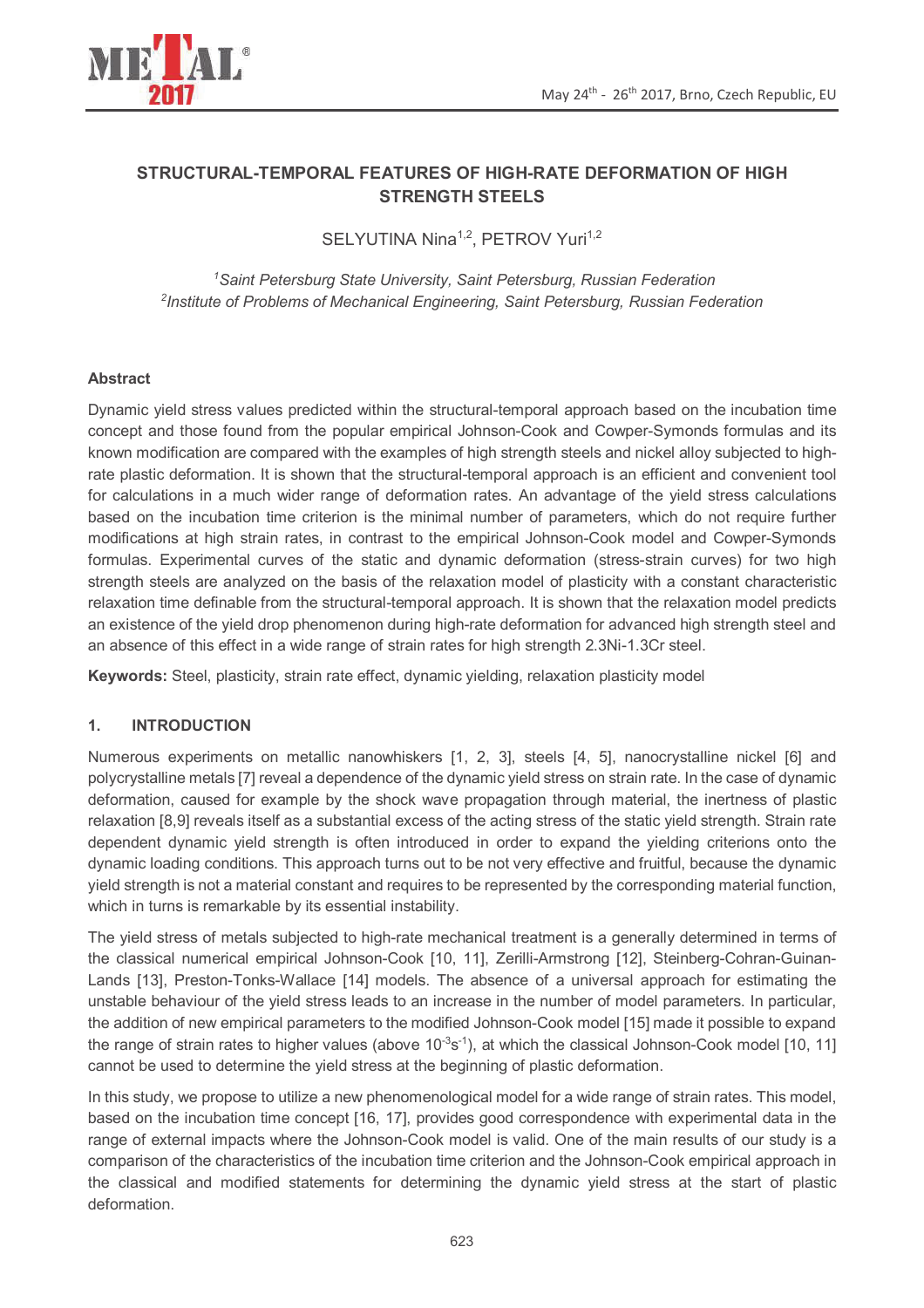

Considered incubation time approach allows one to predict a phenomena of "higher than normal stress at small deformation" and subsequent relaxation process of whiskers deformation. The main idea of the incubation time concept consists in the consideration of the shear stress relaxation as a temporal process related with the defects motion. The relaxation itself can be realized by various physical mechanisms depending on the particular material. Within the frames of the incubation time approach we do not describe the relaxation mechanism explicitly, but do only state that it can be represented by some characteristic time period. The corresponding relaxation model of plasticity has three parameters; the first two of parameters are the static yield strength and the shear modulus known for most of materials, the third one is the relaxation time of the plastic deformation, which should experimentally or numerically evaluated. Using these parameters, one can predict various theoretical stress-strain curves of metals [18,19]. The temporal parameter can be regarded as a material constant depending only on the state of the defect substructure of material.

### **2. STRUCTURAL-TEMPORAL APPROACH**

Let us consider the behaviour of the yield strength at the initial instant of plastic deformation within the structural-temporal approach based on the incubation time concept [16,17]:

$$
Int_p(t) \le 1, \text{ r, } Int_p(t) = \frac{1}{\tau} \int_{t-\tau}^{t} \left( \frac{\Sigma(s)}{\sigma_y} \right)^{\alpha} ds \tag{1}
$$

Here,  $\Sigma(t)$  is a function describing the time dependence of stress,  $\tau$  is the incubation time,  $\sigma_y$  is the static yield stress,  $\alpha$  is a coefficient of amplitude sensitivity of the material. Note that the onset of macroscopic yield  $t_*$  is determined from the condition of equality (1). The introduced time parameter  $\tau$ , independent of the specific features of deformation and sample geometry, makes it possible to predict the behaviour of the yield strength of material under static and dynamic loads [16]. It was shown in [18,19] that the incubation time can be related to different physical mechanism of plastic deformation. Let us assume the linear elastic deformation law  $\Sigma(t) = E \dot{\varepsilon} t H(t)$ , where E is the Young's modulus and  $\dot{\varepsilon}$  is the constant strain rate under load,  $H(t)$  is the Heaviside function. Having written the left-hand side of (1) under the condition that the yield starts at time *t*., one can express the dynamic yield stress  $\Sigma_d(\hat{\varepsilon}) = \Sigma(t_*)$  in terms of the strain rate of material:

$$
\Sigma_{d}(\dot{\varepsilon}) = \begin{cases}\n\left[ (\alpha + 1)(\sigma_{y})^{\alpha} E \dot{\varepsilon} \tau \right]^{1/(\alpha+1)}, & \dot{\varepsilon} \geq \frac{(\alpha + 1)^{1/\alpha} \sigma_{y}}{E \tau}; \\
\sigma_{y} + \left( 1 - \frac{1}{(\alpha + 1)^{1/\alpha}} \right) E \dot{\varepsilon} \tau, & \dot{\varepsilon} < \frac{(\alpha + 1)^{1/\alpha} \sigma_{y}}{E \tau}.\n\end{cases}
$$
\n(2)

Thus, the set of parameters  $(\sigma_{_y},\tau,\alpha)$  describes the behaviour of material independent of the plasticity model and the way of impact.

#### **3. JOHNSON-COOK MODEL AND COWPER-SYMONS MODELS**

The modified Johnson-Cook [15] without thermal component at the initial instant of plastic deformation can be written as

$$
\sigma_y = A \left( 1 + C \ln \left( \frac{\dot{\varepsilon}}{\dot{\varepsilon}_0} \right) + D \left( \frac{\dot{\varepsilon}}{\dot{\varepsilon}_1} \right)^k \right),\tag{3}
$$

where  $A, C, n$  are the constant parameters of the Johnson-Cook classical model [10,11],  $\dot{\varepsilon}$  is strain rate,  $(\dot{\varepsilon}_1 = 1000 \text{ s}^{-1}$  no [15];  $\dot{\varepsilon}_0 = 1 \text{ s}^{-1}$  B [10,11]), *D* and *k* are the constant parameters of modified model [15]. A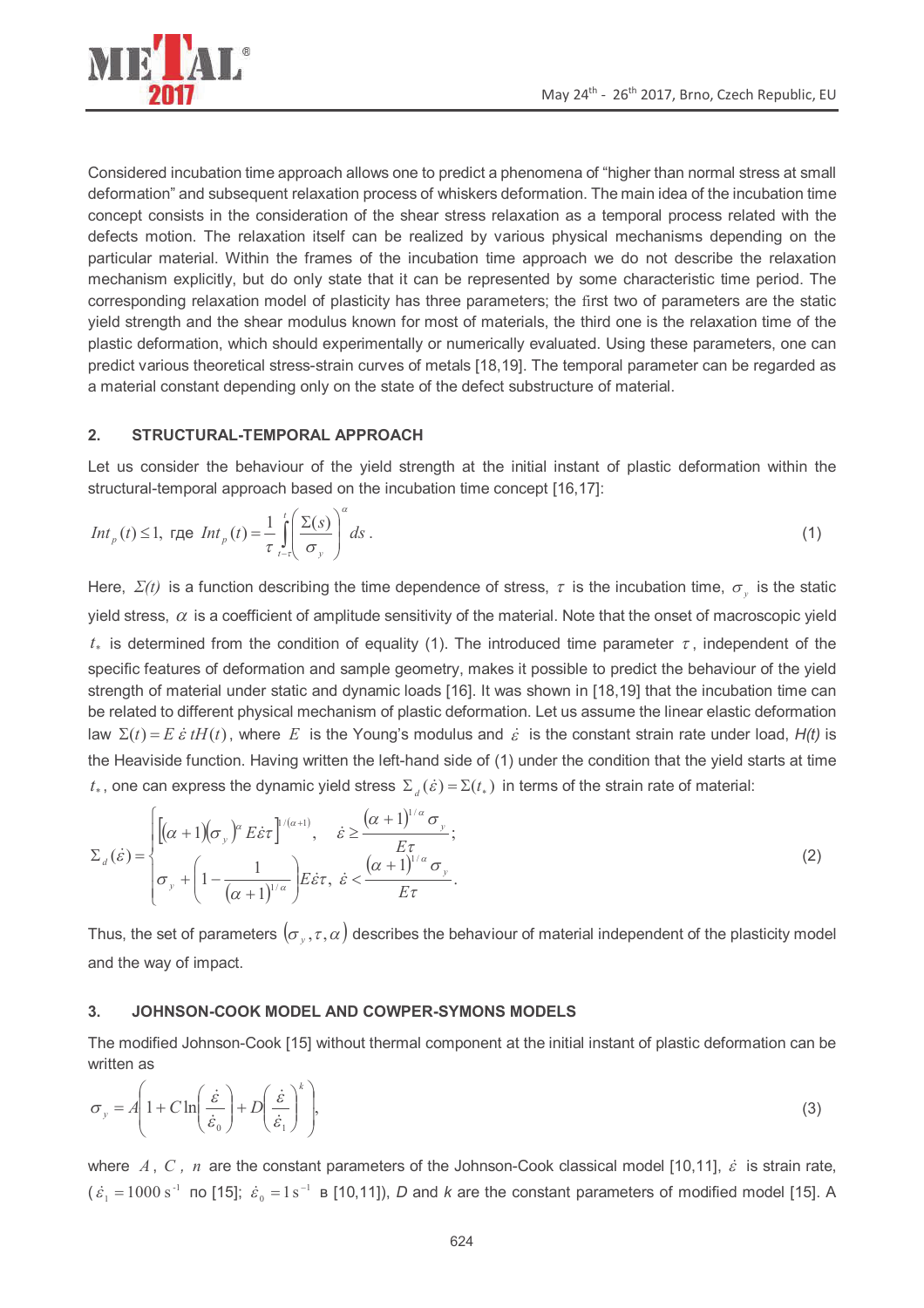

correspondence between parameters of the modified Johnson model and the incubation time model was established in [21]:

$$
D = \left( (\alpha + 1) \frac{E \dot{\varepsilon}_1 \tau}{\sigma_0} \right)^{1/(\alpha+1)}, k = \frac{1}{\alpha+1}.
$$
 (4)

The Cowper-Symonds model [21] is similar to (3) and is given in following form:

$$
\sigma_y = A \left( 1 + \left( \frac{\dot{\varepsilon}}{B} \right)^{1/q} \right),\tag{5}
$$

where B and q are empirical constants Cowper-Symonds model [22].



**Figure 1** Dependences of the yield stress on the strain rate for: (a) B500A steel [22] (curve 1: classical Johnson-Cook, curve 2: structural-temporal approach, curve 3: Cowper-Symonds model); (b) nickel alloy [23] curve1: classical Johnson-Cook, curve 2: structural-temporal approach, curve 3: Cowper-Symonds model

**Figure 1** shows a possibility of prediction of the behaviour of the yield stress in wide range of strain rates using models (2), (3), (5) for B500A steel [23] and nickel alloy [24]. Models (2), (5) and Cowper-Symonds model [22] provide good correspondence with the experimental data (both static and dynamic). As is shown in **Figure 1**, the classic Johnson-Cook model satisfactorily evaluates the yield stress only up to strain rates of the order of  $10^3 s^{-1}$ .

#### **4. RELAXATION MODEL OF PLASTICITY**

In the present paper we propose a primary version of the relaxation model for the case of a linear increase of the strain with time starting from the zero moment  $t = 0$ . Let us introduce a dimensionless relaxation function  $0 < \gamma(t) \leq 1$ , defined as follows [18,19]:

$$
\gamma(t) = \begin{cases} 1, & Int_p(t) \le 1, \\ \frac{1}{\sqrt[n]{\ln t_p(t)}}, & Int_p(t) > 1. \end{cases}
$$
 (6)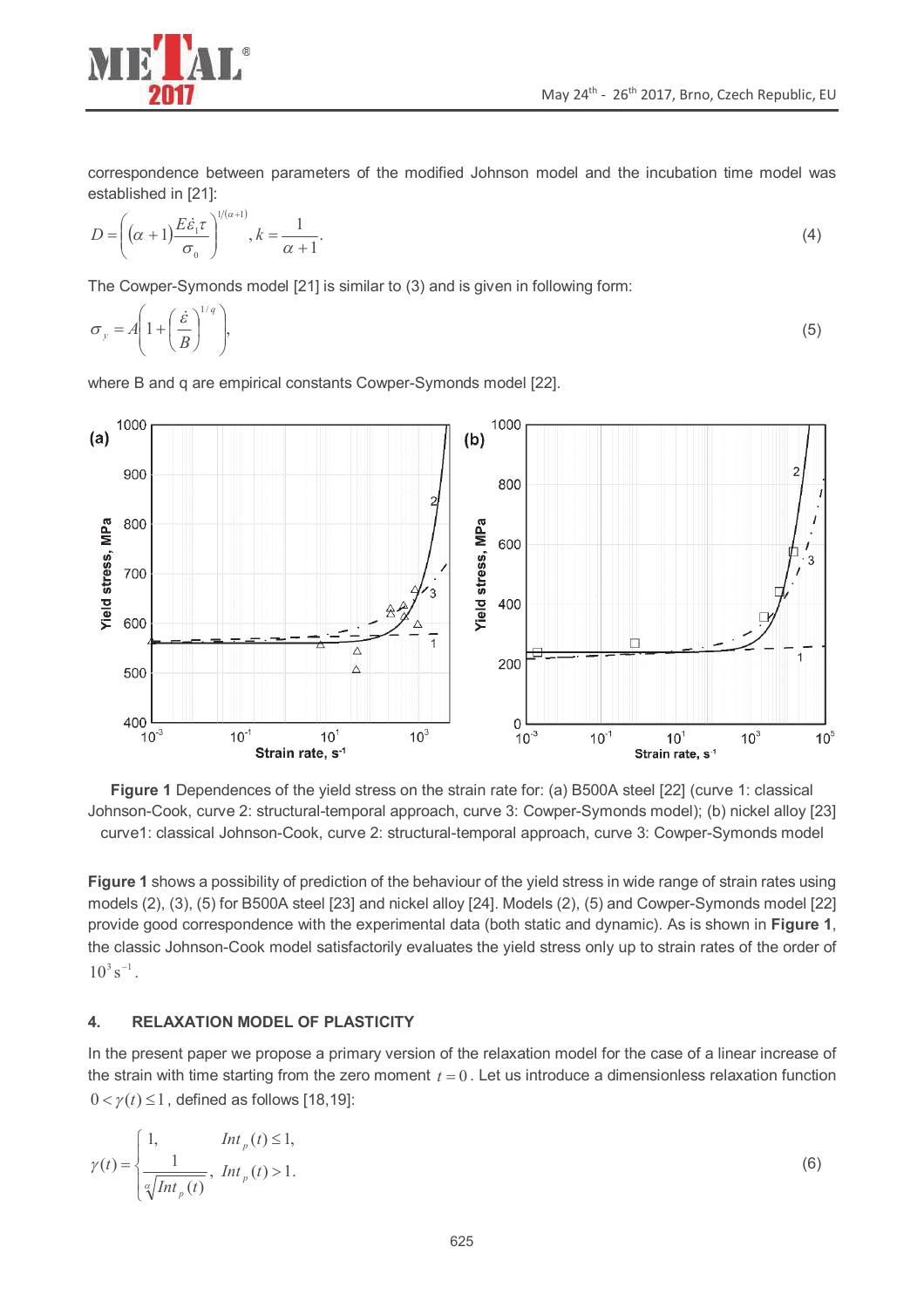

Condition  $\gamma(t) = 1$  in Eq. (6) relates with the elastic deformation accumulation before the starting time  $t_*$  of the macroscopic plastic flow. Gradual decrease of the relaxation function in the range  $0 < γ(t) < 1$  corresponds to the material transition into the plastic stage of deformation. During the plastic stage of deformation  $t \geq t_*$ , the relaxation function satisfies the condition for  $\gamma(t)$ :

$$
Int_p(t)\gamma(t) = 1.
$$
 (7)

Equality (6) is retained for account of fixing the state at the moment of yield and subsequent relaxation of elastic stress ( $0 < \gamma(t) < 1$ ). Let us define the actual stress  $\sigma(t)$  in a deformed specimen by the following form:  $\sigma(t) = E(t)\varepsilon(t)$ , where  $E(t) = E\gamma^{1-\beta}(t)$  is a coefficient, related with behaviour of stress;  $\beta$  is a scalar parameter ( 0 ≤ *β* ≤1 ), describing a degree of hardening of material. The case *β* = 0 corresponds to the plastic deformation without hardening. Considering the stages of elastic and plastic deformations separately, we can obtain the following stress-strain relation:





**Figure 2** Experimental and theoretical stress-strain diagrams for (a) advanced high strength steel [24]; (b) high strength 2.3Ni-1.3Cr steel

**Figure 2(a)** presents the simulation of the yield drop phenomena with the subsequent deformation hardening according to the model (6)-(8) in the case of deformation of steel specimens ( $\sigma_y = 310 \text{ MPa}$ ,  $\alpha = 1$ ). The points correspond to the experimental data given in [25]. In this material, the yield drop phenomena is already not observed at quasi-static strain rates  $0.05 s^{-1}$  (lower solid curve), but is clearly observed in the case of dynamic deformation at the rates  $1000$  s<sup>--1</sup> (upper solid curve). The points correspond to the recently obtained experimental data [25]. It is remarkable that in this case the obtained value of relaxation time scale is already equal only to 14 microseconds that are still too many. Stress-strain curves of high strength 2.3Ni-1.3Cr steel [26] ( $\sigma_y$  = 610 MPa,  $\alpha$  = 20,  $\tau$  = 0.76 μs) illustrates in Figure 2(b). Absence of the yield drop phenomena for steel [26] is predicted by relaxation model of plasticity (6)-(8). In general case, the plastic deformation of metals is divisible into two types of stress dependence in sample on deformation: a regular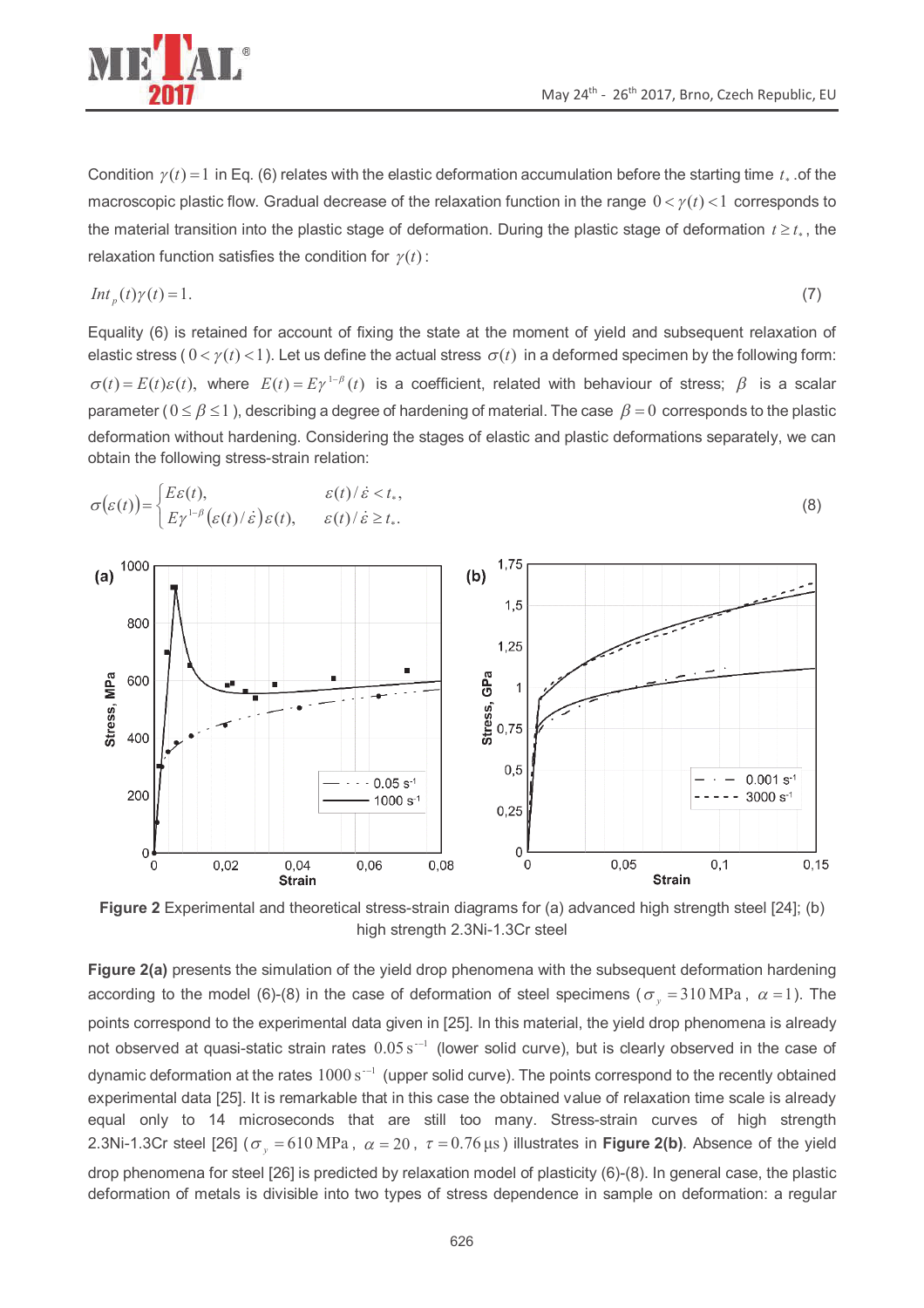

transition to the stage of plastic deformation and a sharp transition. In **Figure 2** we deal with two types of diagrams. Thus, the relaxation model of plasticity, opposite, is able to describe various types the deformation curve for one material a wide range of strain rates.

# **5. CONCLUSION**

Characteristic time of plastic relaxation being considered as a material constant is a principal parameter of the integral yield criterion that predicts the dynamic behaviour of the yield strength in a wide range of strain rates. This approach can describe the complicated behaviour of plastic deformation curve, including the yield drop phenomenon.

An essential advantage of the yield stress calculations based on the incubation time concept is the minimal number of parameters, which do not require further modifications at high strain rates in contrast to the empirical Johnson-Cook model. Thus, the relaxation model represented here can be characterized as very convenient for further numerical implementations.

It is shown that the relaxation model predicts an existence of the yield drop effect during high-rate deformation of advanced high strength steel and an absence of such effect in a wide range of strain rates for high strength 2.3Ni-1.3Cr steel.

# **ACKNOWLEDGEMENTS**

#### *The research was supported by Russian Science Foundation (RSF) (grant no. 17-11-01053).*

#### **REFERENCES**

- [1] KHONIKIB, R. *Plastic deformation of metals*. Moscow: Mir, 1972. 408 p.
- [2] BRENNER, S. S. Plastic deformation of copper and silver whiskers. *Journal of Applied Physics*, 1957, vol. 28. pp. 1023-1026.
- [3] JOHNSTON, W. G., GILMAN, J. J. Dislocation velocities, dislocation densities, and plastic flow in lithium fluoride crystals. *Journal of Applied Physics*, 1959, vol. 30, pp. 129-144.
- [4] KRISHTAL, M. M. Instability and mesoscopic inhomogeneity of plastic deformation (analytical review). Part I. Phenomenology of yield drop and serrated flow. Physical mesomechanics, 2004, vol. 7, no. 5, pp. 5-29.
- [5] HUTCHINSON, M. M. High upper yield point in mild steel. Journal of the Iron and Steel Institute, 1957, vol. 186, pp. 431-432.
- [6] RAJARAMAN, S., JONNALAGADDA, K. N., GHOSH, P. Indentation and dynamic compression experiments on microcrystalline and nanocrystalline nickel. In: *Conference Proceedings of the Society for Experimental Mechanics Series*, 2013, vol. 1, pp. 157-163.
- [7] GURAO, N. P., KAPOOR, R., SUWAS, S. Effect of strain rate on evolution of the deformation microstructure and texture in polycrystalline copper and nickel. *Metallurgical* and Materials Transactions A, 2010, vol. 41, pp. 2794- 2804.
- [8] KRASNIKOV, V. S., MAYER, A. E., YALOVETS, A. P. Dislocation based high-rate plasticity model and its application to plate-impact and ultra short electron irradiation simulations. *International Journal of Plasticity*, 2011, vol. 27, no. 8, pp. 1294-1308.
- [9] MAYER, A. E., KHISHCHENKO, K. V., LEVASHOV, P. R., MAYER, P. N. Modeling of plasticity and fracture of metals at shock loading. Journal of Applied Physics, 2013, vol. 113, no19, pp.193508.
- [10] JOHNSON, G. R., COOK, W. H. A constitutive model and data for metals subjected to large strains, high strain rates and high temperatures. *Proceedings of the Seventh International Symposium on Ballistics*. The Hague,1983. pp. 541-547.
- [11] JOHNSON, G. R., COOK, W. H. Fracture characteristics of three metals subjected to various strains, strain rates, temperatures and pressure. *Engineering Fracture Mechanics*, 1985, vol. 21, no. 1, pp. 31-48.